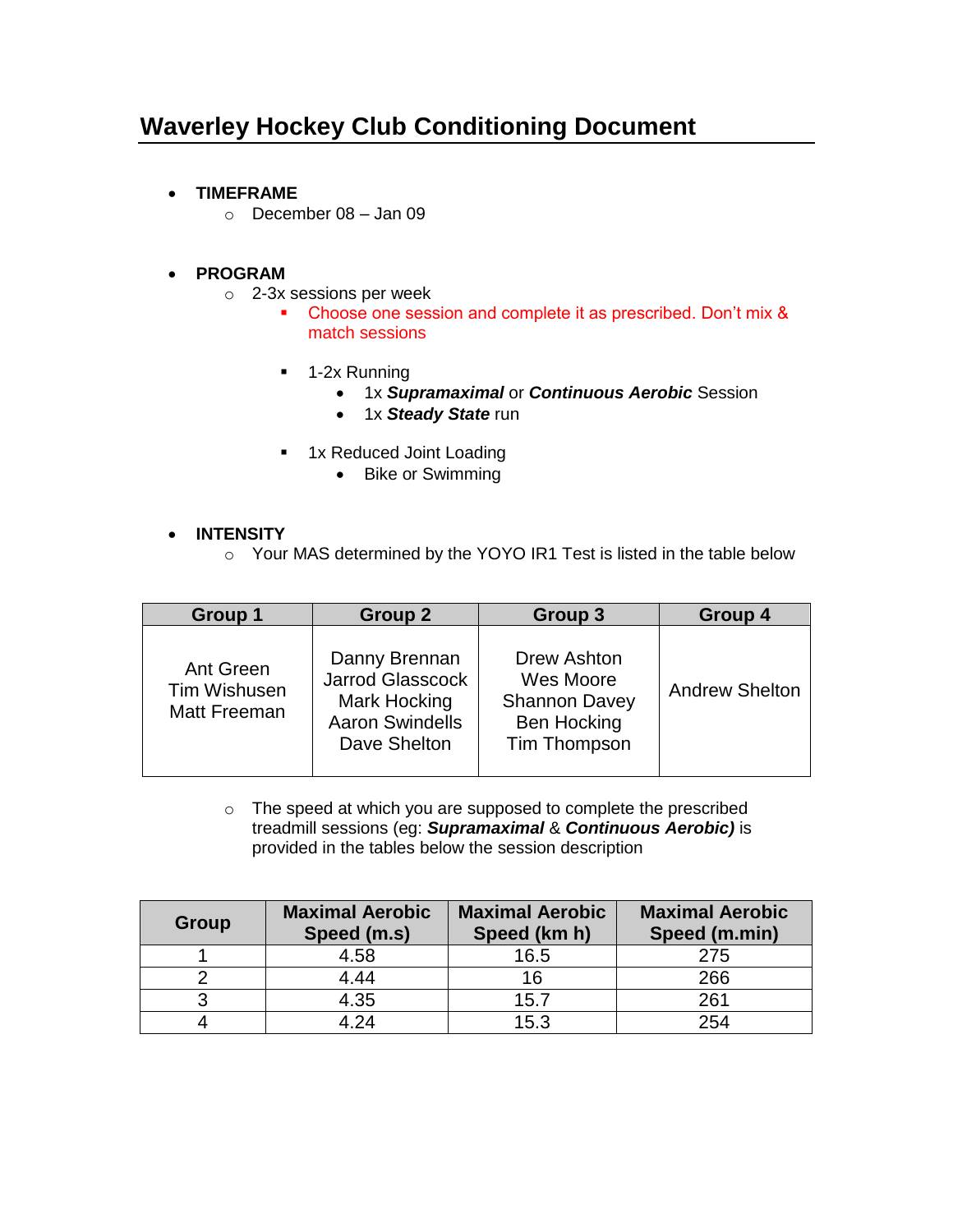### OPTION #1 – Supramaximal

#### **FIELD OPTION**

**Work : Rest Ratio =** 15 sec on / 15 sec off – 2min recovery between sets

**Intensity** = Run hard for 15 sec; rest for 15 sec, ran back for 15 sec and try and get back to where you start from each rep

15sec

15sec

**Initial Volume:** Start at sets of 10 reps (10 min)

**Example Progression:** 3 x 12 reps (3 x 6 min sets)

**Progression:** Increase by 2 reps each week until increase in intensity

 $\overline{\phantom{a}}$ 

#### **TREADMILL OPTION**

**Work : Rest Ratio =** 30 sec on / 30 sec off\* - 2 min recovery between sets

**Intensity =** 110% MAS utilising Level 15 & 16 on the YO YO IR1

**Initial Volume:** 1 x 15 reps (15 min) @ 110%

**Example Progression:** 1 x 17 reps (17 min) @ 110%

**Progression:** Increase by 2 reps each week

| <b>Group</b> | <b>110% MAS</b><br>(km h) | <b>DETAILED PROGRAM INFORMATION</b>                                                        |
|--------------|---------------------------|--------------------------------------------------------------------------------------------|
|              | 18.2                      | 1 sets x 15 reps @ 110% MAS                                                                |
|              | 17.6                      | (eg: Group $1 = 30 \text{ sec} \textcircled{2} 18.2 \text{kmh} > 0$<br>30 sec passive rest |
|              | 17.3                      | [*dismount treadmill])                                                                     |
|              | 16.8                      |                                                                                            |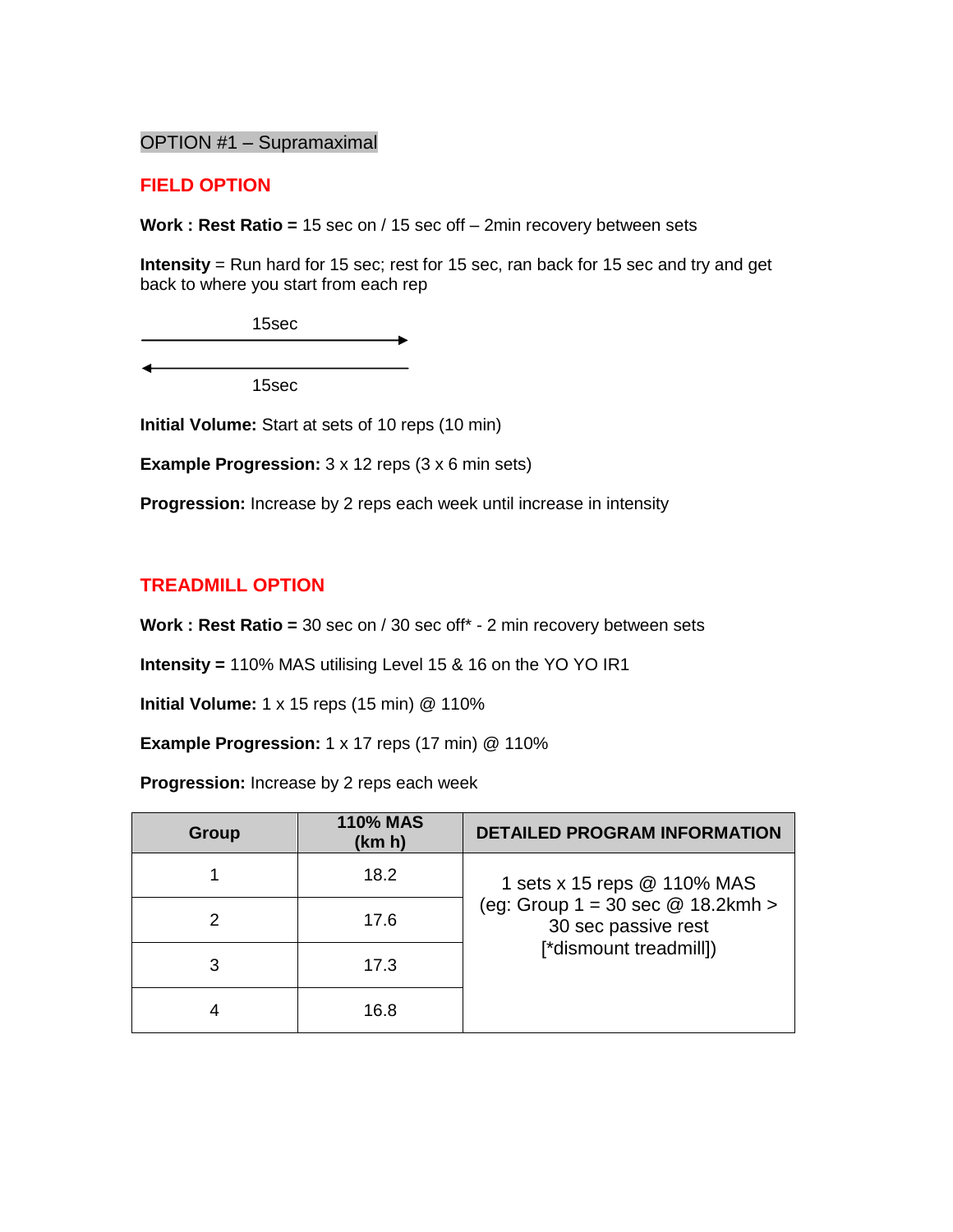### OPTION #2 – Continuous Aerobic

### **FIELD OPTION**

**Work : Rest Ratio =** 2 min on / 1min off [walk] – Utilise an oval or a running path for this session

**Intensity** = This session is based upon *feel* and *rate of perceived exertion.* 

- $\circ$  ON periods you must be challenging yourself with a speed that feels uncomfortable / painful
- o OFF periods are to be completed with recovery walk

**Volume =** Start at 21 min (7 reps)

**Initial Volume:** Start at 7 reps (21 reps)

**Example Progression:** 1 x 8 reps (24 min)

**Progression:** Increase by 1 rep each week

### **TREADMILL OPTION**

**Work : Rest Ratio =** 2 min on / 1 min passive recovery

**Intensity =** 100% MAS

**Volume =** Start at sets of 5 reps (20 min)

**Initial Volume:** Start at 21 min (7 reps)

#### **Example Progression:** 1 x 24 min (8 reps)

**Progression:** Increase by 1 rep each week until increase in intensity

| Group | <b>100% MAS</b><br>(km h) | <b>DETAILED PROGRAM INFORMATION</b>                      |
|-------|---------------------------|----------------------------------------------------------|
|       | 16.5                      | 1 sets x 7 reps @ 100% MAS                               |
|       | 16.0                      | (eg: Group $1 = 2$ min @ 16.5kmh > 1<br>min passive rest |
| 3     | 15.7                      | [*dismount treadmill])                                   |
|       | 15.3                      |                                                          |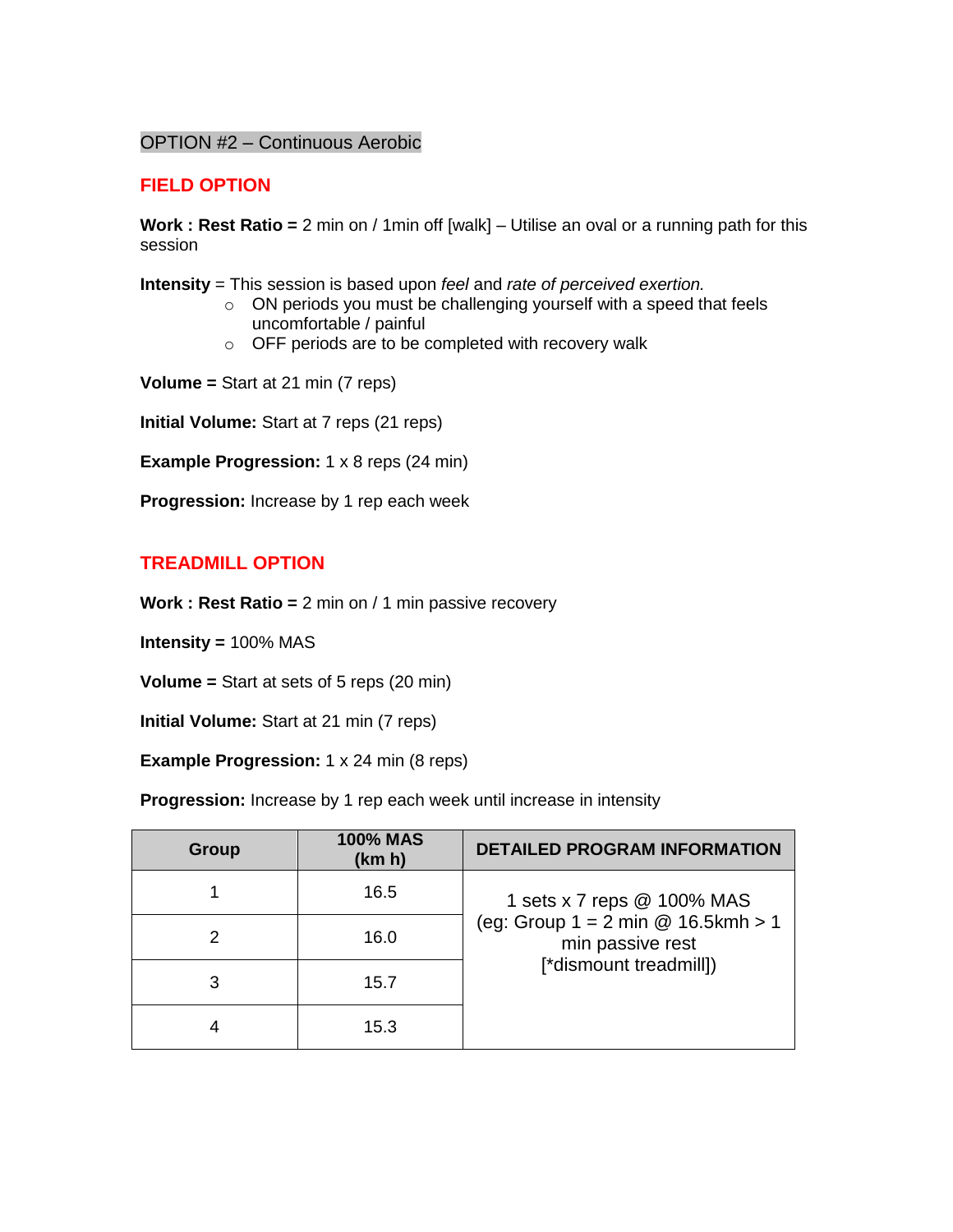#### OPTION #3 – Steady State

### **FIELD OPTION**

**Work : Rest Ratio =** 25+ min - Utilise an oval or a running path for this session

**Intensity** = This session is based upon *feel* and *rate of perceived exertion.* 

o During this steady state period you should be maintaining a speed that is uncomfortable, yet can be maintained for the specified duration

**Initial Volume:** Start at 25 min

**Example Progression:** 1 x 27 min

**Progression:** Increase by 2 min each week

### **REDUCED JOINT LOADING OPTIONS**

# **BIKE / ELLIPTICAL SESSIONS**

#### **Session #1**

- $-$  DURATION = 22min
- 20 sec on  $/$  40 sec off  $[x 6]$
- $-$  30 sec on / 60 sec off  $[x 4]$
- 40 sec on / 20 sec off  $\overline{[x3]}$
- $-$  60 sec on / 30 sec off  $[x 4]$
- 1 min cool down [22:00]

#### **Session #2**

- $-$  DURATION = 24 $min$
- 2 min on / 1 min off  $[x 8]$
- 

#### **Session #3**

- DURATION = 30min
- 4 min on / 1 min off  $[x 6]$
- 

| [6:00]  |                    |
|---------|--------------------|
| [12:00] |                    |
| [15:00] | $On = 100-120$ RPM |
| [21:00] |                    |
| 122.00  |                    |

- 1 min cool down [25:00] On = 100-120 RPM

- 1 min cool down [31:00] On = 100-120 RPM